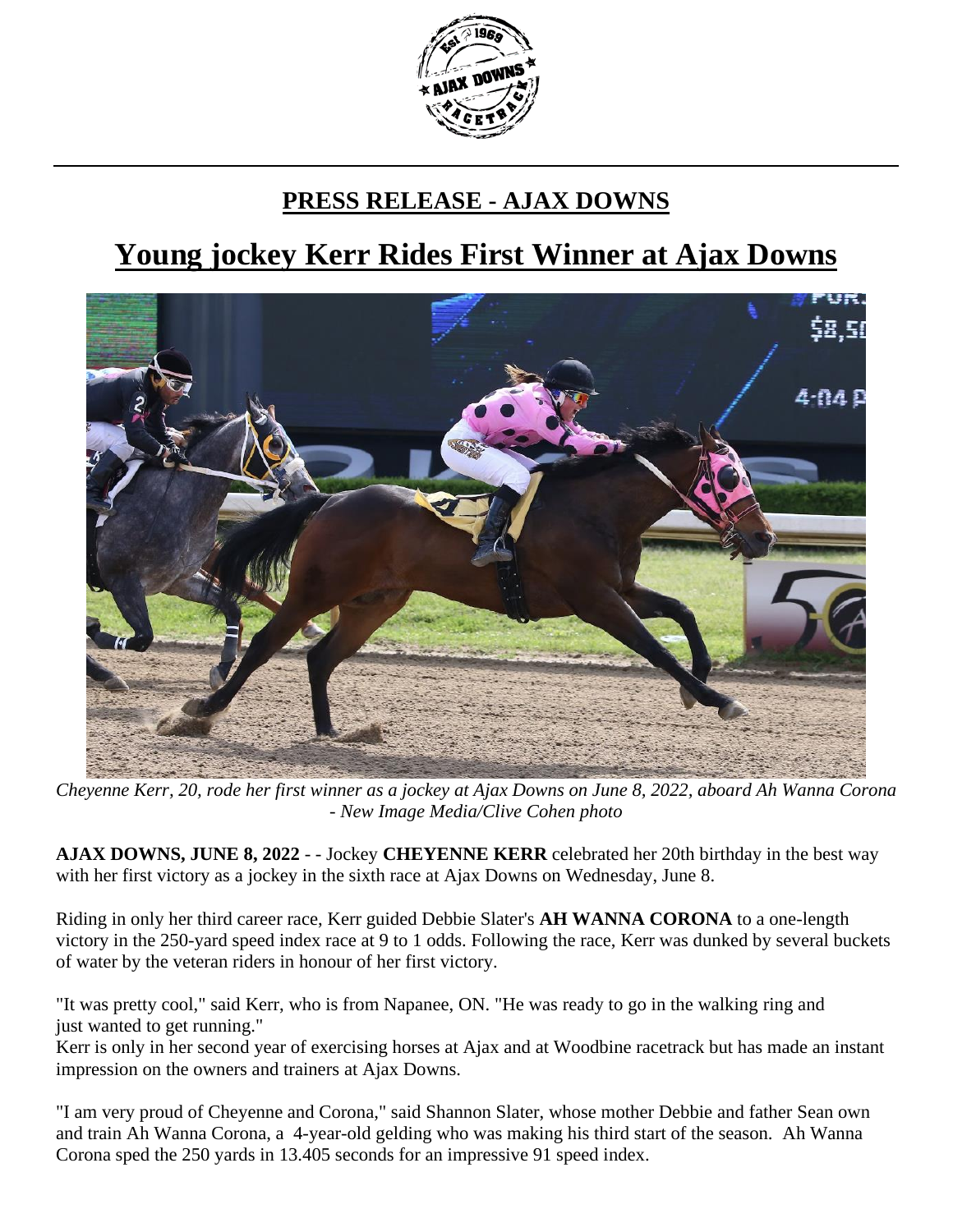

One race earlier, Ontario bred **MEMORY OF GRIFFIN** ran one of the fastest times of the 2022 Ajax Downs season when he won his 2022 debut in a 250 yard speed index dash in 13.106 for a hefty 103 speed index. Owned and bred by Erik and Joyce Lehtinen and trained by Angelle Carter, Memory of Griffin was ridden by Tony Phillips, who scored a double on the afternoon.

Phillips also won on favoured **HEART OF THE SUN** in the featured fourth race, a maiden allowance at 300 yards which he took by an easy 1 1/4 lengths in 15.883 for a 78 speed index. Heart of the Sun, is an Ontario bred for James Bogar of Cameron, ON, and trained by Barry Wood.



*Cheyenne Kerr is dunked with water by veteran riders Tony Phillips and Neil Husbands following her first career win. - New Image Media Photo*

Quarter Horse racing continues at Ajax Downs next Wednesday, June 15, 2022, with a first race post time of 1:30 p.m., Ajax Downs will have a special Sunday event day on June 19, a Father's Day celebration with plenty of prize giveaways.